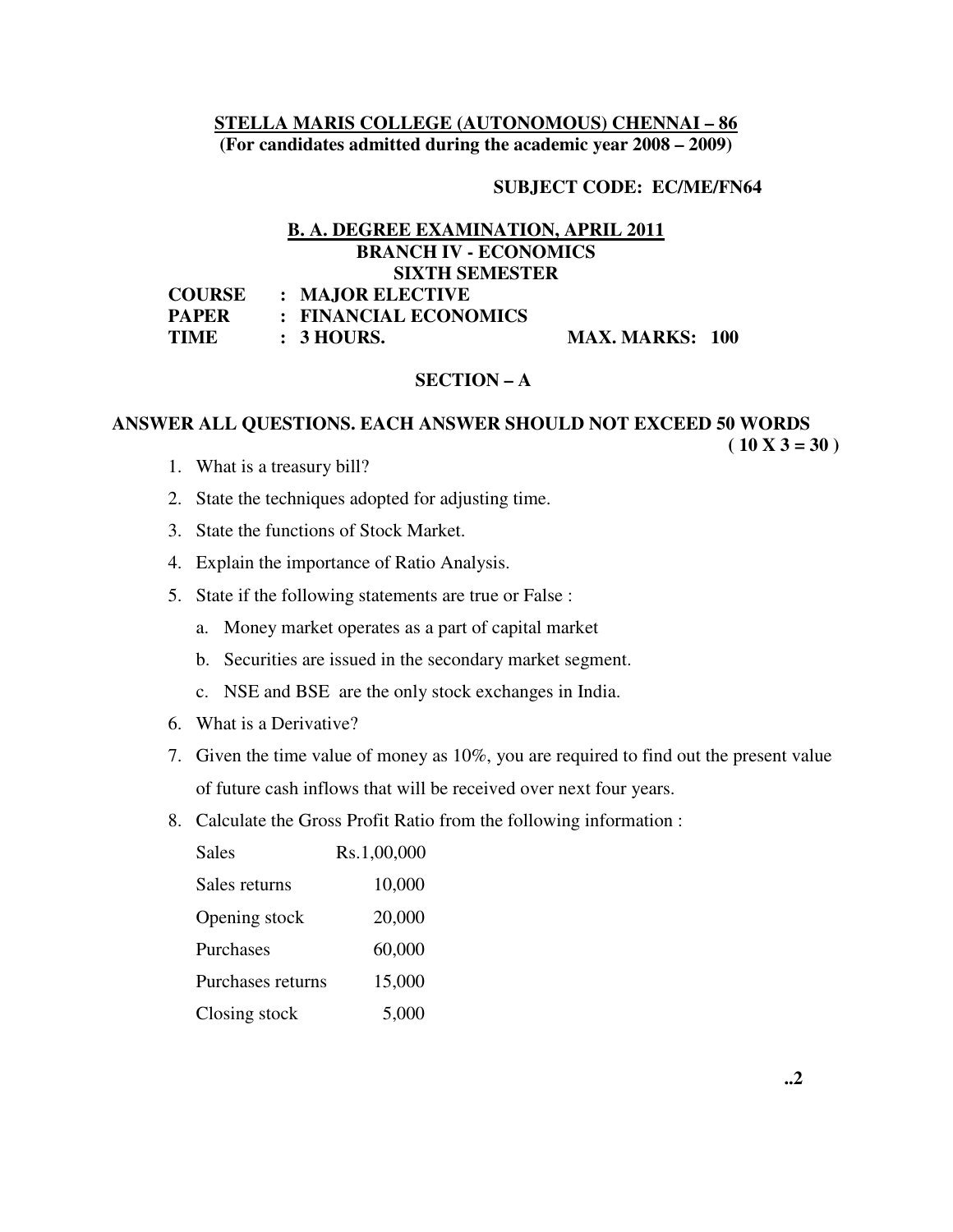- 9. The current market price of the shares of X ltd. is Rs.27.50 . A call option is available at a strike price of Rs.25 and a put option is available at a strike price of Rs.30. Find out the intrinsic value of both the options. If the options are available at a premium of Rs.4 and Rs.3 respectively, find out the time value of option.
- 10. The stock index is currently 350 and the risk free rate is 8%. Find out the future prices for a 4 months contract if the dividend yield is 4%.

#### **SECTION – B**

# **ANSWER ANY FIVE QUESTIONS. EACH ANSWER SHOULD NOT EXCEED 300 WORDS** (  $5 \text{ X } 6 = 30$ )

- 11. State the characteristics of Derivatives.
- 12. What do you mean by financial market? What are the types of financial market?
- 13. What are the different ways in which securities can be offered to investors in India ?
- 14. Explain the Black and Scholes model of valuation of options.
- 15. Following information is available in respect of a bond :

Face value Rs.1,000 Coupon rate 8% Time to maturity 10 years Market price Rs.1,140 Callable in 6 years Rs.1,100 Find out the YTM and YTC of the bond.

16. Events Ltd. has recently paid a dividend of Rs.3.50 per share. The dividends are growing at 10% p.a. and the equity capitalization rate applicable to the company is 12%. Find out the implicit PE ratio if the EPS of the company is Rs.7.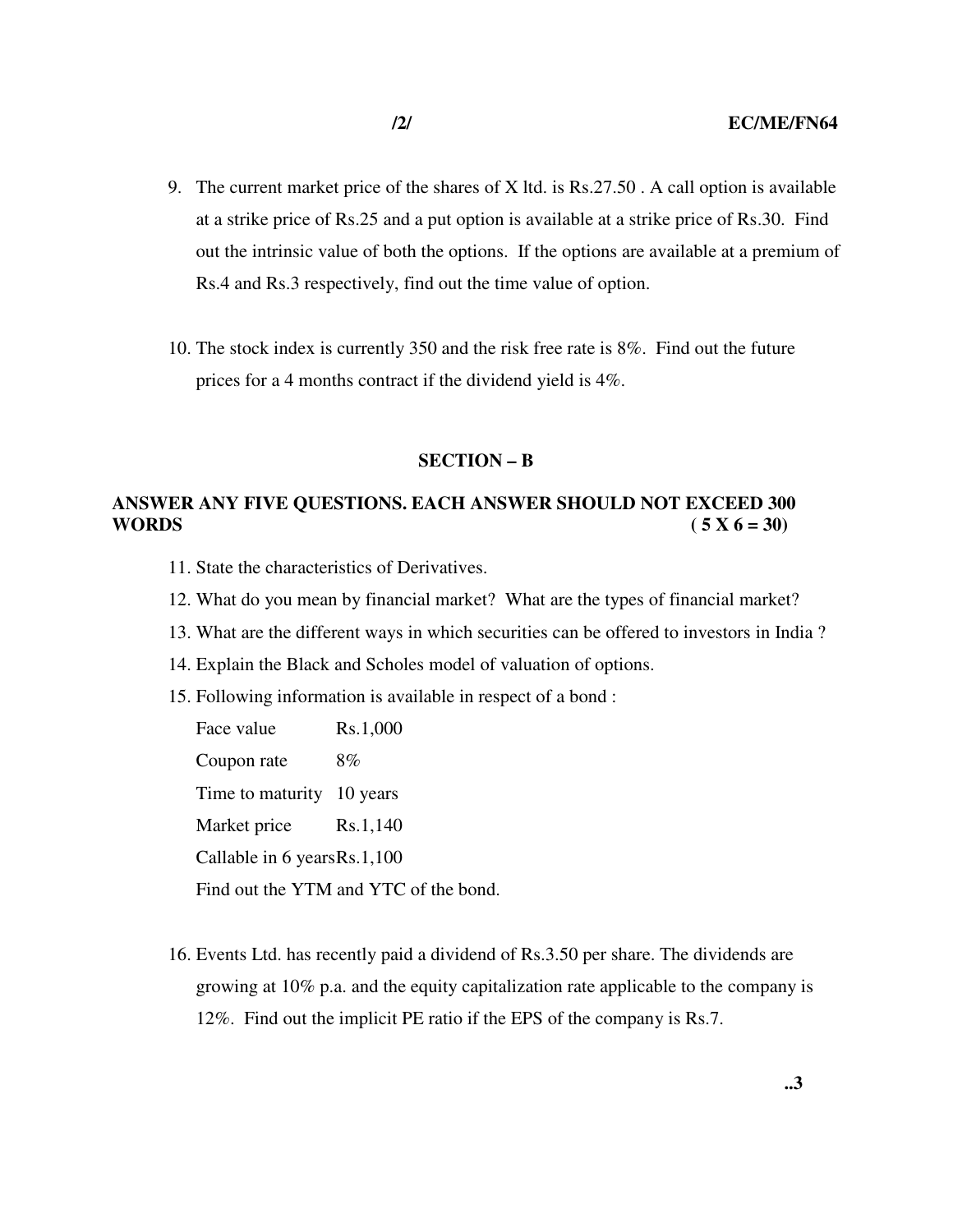17. The following data have been extracted from the annual accounts of S Ltd.

| Sundry creditors  | Rs.1,20,000 |
|-------------------|-------------|
| Bills payable     | 20,000      |
| Credit purchases  | 8,00,000    |
| Purchases returns | 70,000      |
|                   |             |

Calculate creditors turnover and Average payment period.

### **SECTION – C**

# **ANSWER ANY TWO QUESTIONS. EACH ANSWER SHOULD NOT EXCEED 1200 WORDS** (  $2 X 20 = 40$  )

- 18. What is a stock market ? Explain the weakness of Indian stock market.
- 19. Explain the steps involved in the adoption of Markowitz Model.
- 20. You are presented with the following information concerning the return on the shares of C Ltd. and on the market portfolio, according to the various conditions of the economy :

| <b>Conditions of economy</b> | <b>Probability of condition</b> | <b>Return on</b> | <b>Return on the</b> |
|------------------------------|---------------------------------|------------------|----------------------|
|                              |                                 | C Ltd.           | market               |
| $\overline{1}$               | 0.2                             | 15%              | $10\%$               |
| 2                            | 0.4                             | 14%              | $16\%$               |
| 3                            | 0.4                             | 26%              | 24%                  |

The current risk-free interest rate is 9%

Required to :

- a. Calculate the coefficient of correlation between the returns on C Ltd. and the market portfolio.
- b. Calculate the total risk ( standard deviation ) of C ltd. and discuss why this is not the most appropriate measure of risk to be used in making investment decision.
- c. Calculate the beta factor for C ltd. and briefly discuss its significance. Is C Ltd. efficiently priced according to the CAPM .